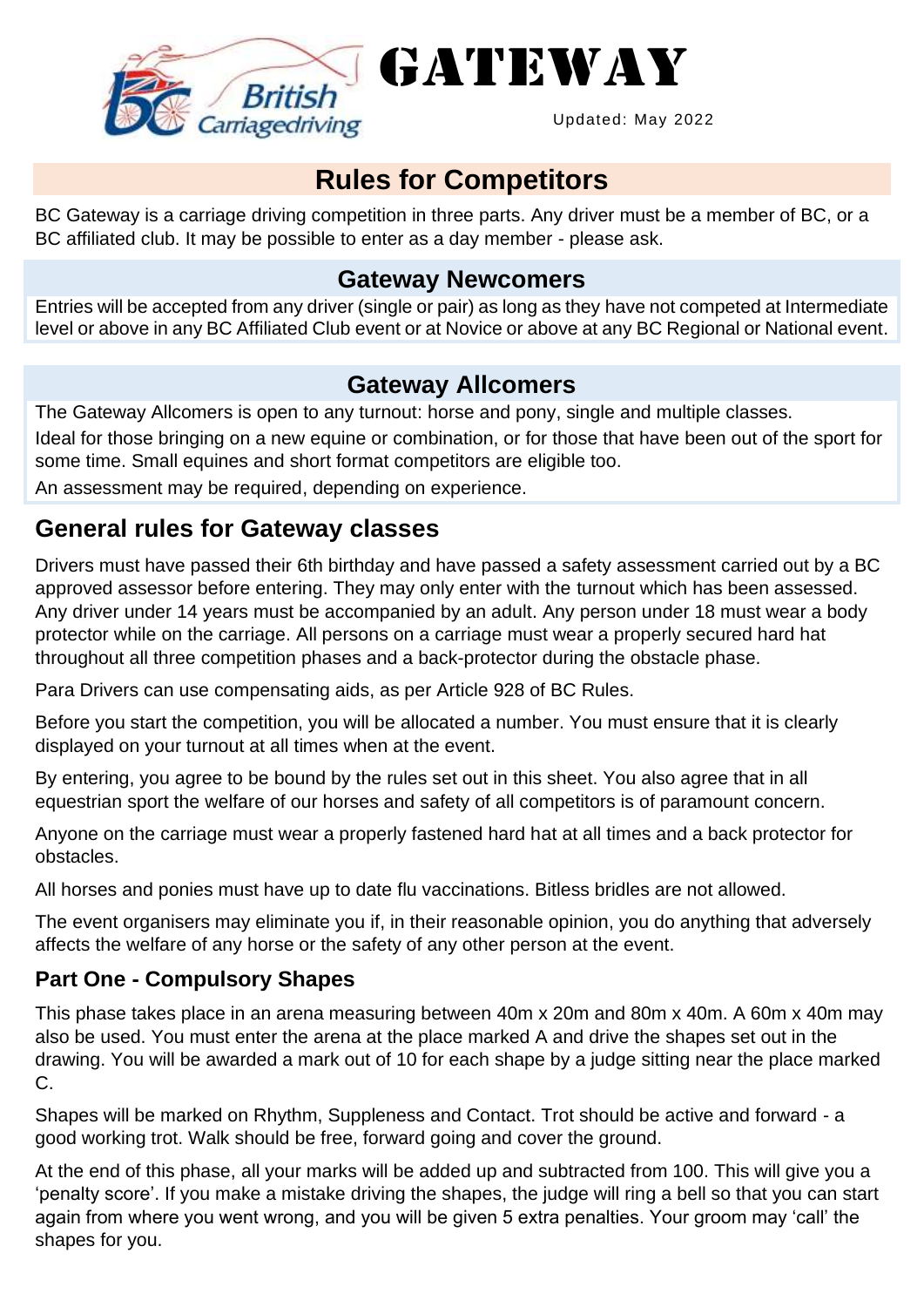### **Part Two - Cones**

The event organiser will set up a course of between 10 and 14 numbered pairs of cones with balls on top. You will be told what the 'time allowed' is for completing the course and given the chance to 'walk the course' and work out where each pair of cones is and the best route from each pair to the next.

You must drive through the start gate, through each pair of cones in the correct order and in the correct direction (red on the right), and through the finish gate.

You will be given 3 penalties for each ball you knock down. You will be given 10 penalties if you go through any pair of cones in the wrong order or in the wrong direction and 20 penalties if you miss out a pair of cones.

If you have not completed the course when the time allowed expires, you will receive 0.5 penalties for each elapsed second over the time allowed.

#### **Part Three - Obstacles**

The event organiser will build either one 'obstacle' (to be driven 4 times), two 'obstacles' (to be driven twice each) or four 'obstacles' (to be driven once each).

Every obstacle will have either 4 or 5 gates, labelled A to D or E. You will be given the chance to 'walk the course' and work out where each gate is and the best route from each gate to the next. You will be shown the route from one obstacle to the next.

When driving an obstacle, you must drive through the start gate, through each gate in the obstacle in the correct order and in the correct direction (red on the right) and through the finish gate. You must then proceed to the next obstacle and so on, until you have driven all four obstacles.

You will be timed in each obstacle. You will be given 0.25 penalty for each elapsed second, 10 additional penalties if you go through any gate in the wrong order or in the wrong direction and 20 additional penalties if you miss a gate.

# **Overall score**

The driver with the lowest total penalties shall be the winner. If two drivers have the same score, the driver with the best score for compulsory shapes shall be the winner. If two drivers still have the same score, the driver with the best score for obstacle driving shall be the winner.

# **National Championships.**

The winner of each class will qualify for the British Carriagedriving National Championships. Qualification will pass down the line if the winner has already qualified (to  $6<sup>th</sup>$  place).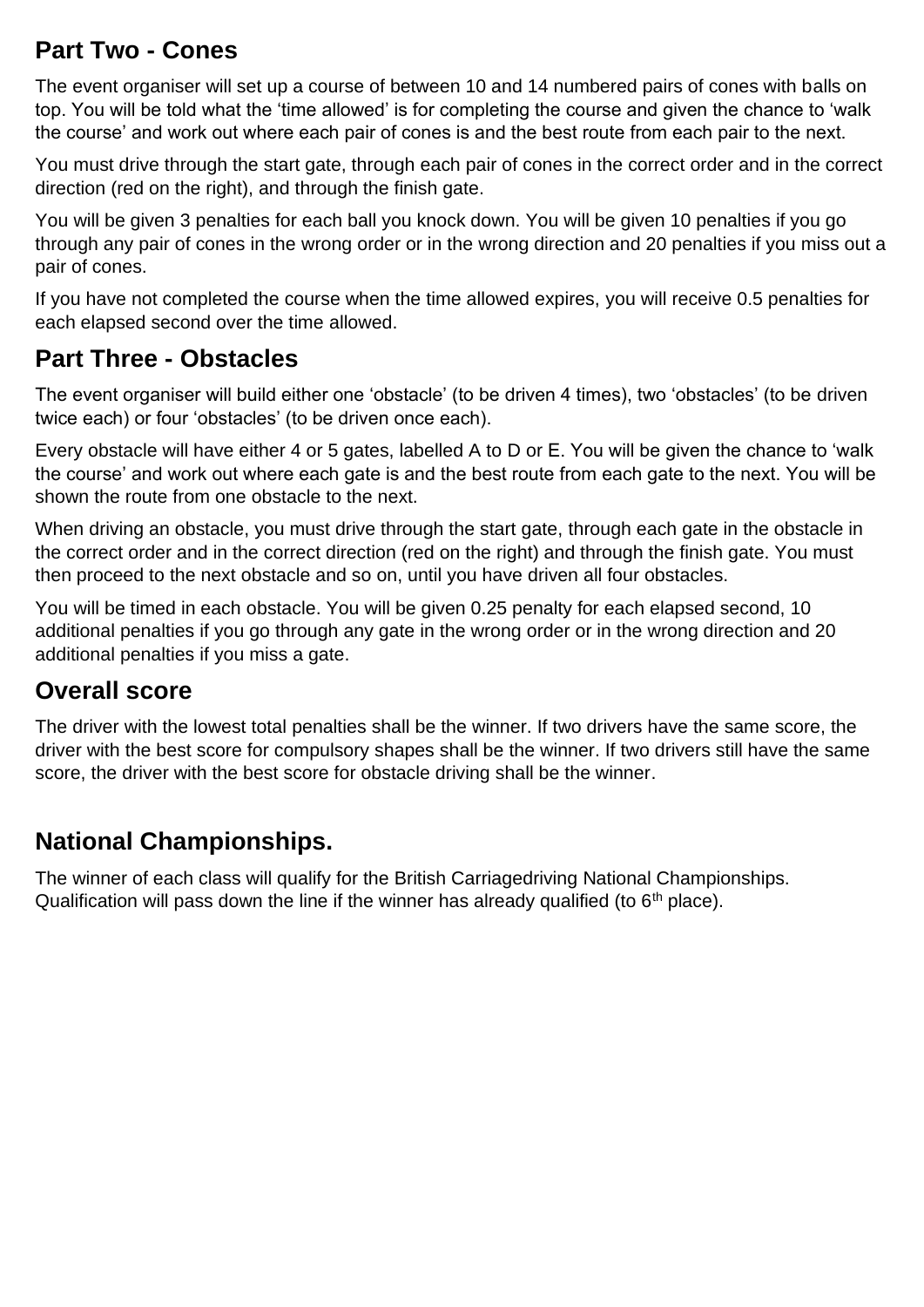#### **The scale of Marks**

| 10 Excellent  | 5 Sufficient   |
|---------------|----------------|
| 9 Very good   | 4 Insufficient |
| 8 Good        | 3 Fairly bad   |
| 7 Fairly good | 2 Bad          |

6 Satisfactory 1 Very bad

0 Not performed

**Errors of Course** 5 penalty points per incident

*British Carriagedriving Gateway*

**Compulsory Shapes** (2021)

#### **Arena size:**

Between 40m x 20m and 80m x 40m (60m x 40m may also be used)

**COMPETITOR** 

NUMBER

| <b>MOVEMENT</b> |           |                          | <b>MARK</b> |
|-----------------|-----------|--------------------------|-------------|
| 1               | $A-C$     | Enter at trot            |             |
| $\overline{2}$  | $C-M-B$   | Trot                     |             |
| 3               | $B - E$   | Half circle right - Trot |             |
| 4               | $E - B$   | Half circle right - Walk |             |
| 5               | $B-F-A-K$ | Trot                     |             |
| 6               | K-B       | Change rein - Trot       |             |
| $\overline{7}$  | $B - E$   | Half circle left - Trot  |             |
| 8               | $E-K-A-D$ | Trot                     |             |
| 9               | $D-X$     | Walk                     |             |
| 10              | X         | Halt                     |             |
|                 |           | ΤΟΤΑΙ                    |             |

**TOTAL**

REMARKS:

All movements to be judged on Rhythm, Suppleness and Contact. Trot should be active and forward - a good Working Trot. Walk should be free, forward going and cover the ground. Maximum marks - 100